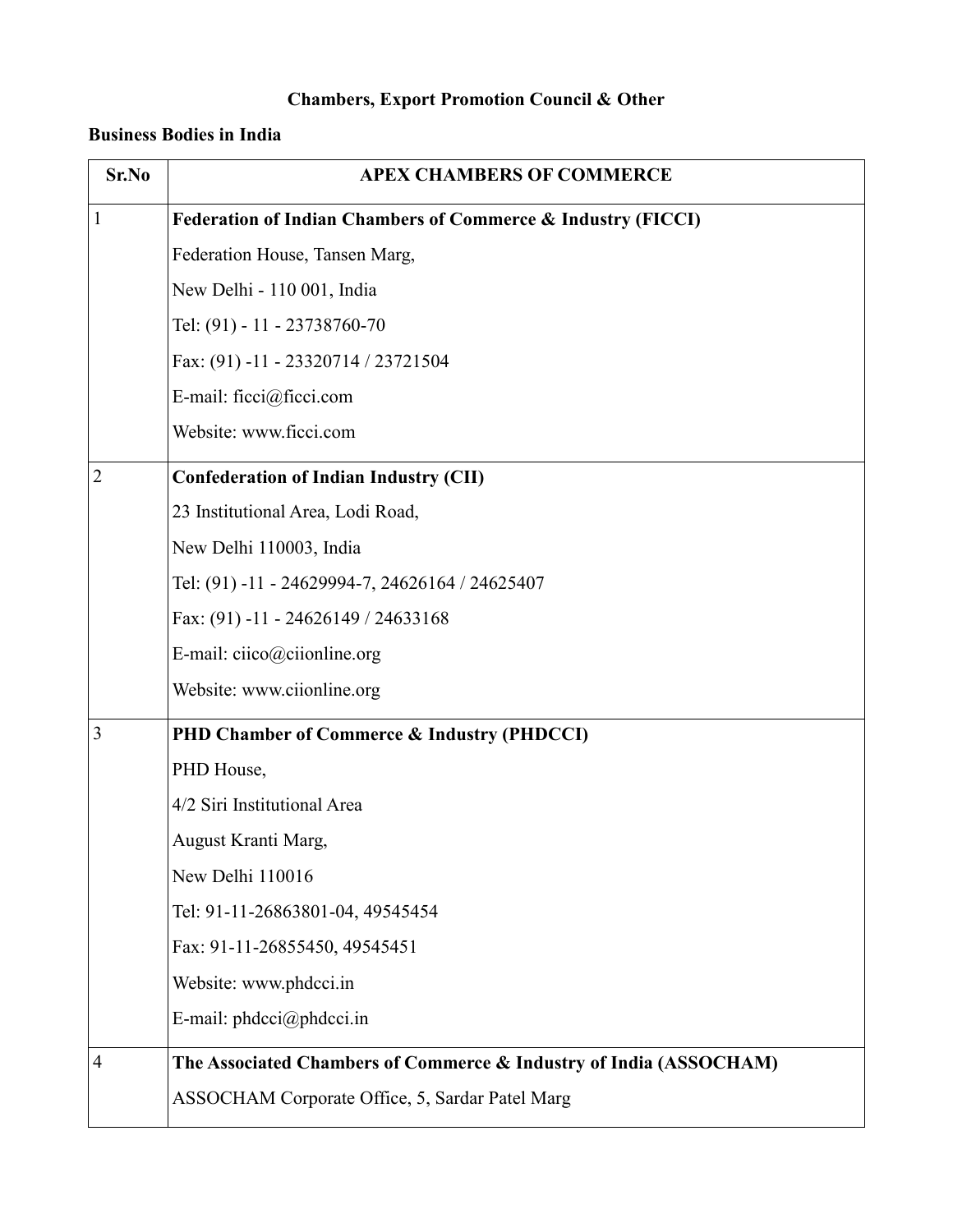|   | Chanakyapuri, New Delhi - 110021                               |
|---|----------------------------------------------------------------|
|   | Tel: 46550555 (Hunting Line)                                   |
|   | Fax: 01123017008/9                                             |
|   | E-mail: assocham@nic.in                                        |
| 5 | National Association of Software & Service Companies (NASSCOM) |
|   | <b>International Youth Centre</b>                              |
|   | Teen Murti Marg, Chanakyapuri                                  |
|   | New Delhi - 110021, India                                      |
|   | Tel: (91)-11-23010199                                          |
|   | Fax: (91)-11-23015452                                          |
|   | Email: info@nasscom.org                                        |
|   | Website: http://www.nasscom.in                                 |
| 6 | <b>Asian Exporters' Chamber of Commerce &amp; Industry</b>     |
|   | 604, 6th floor, Hilton Center, Plot no.66, Sector no.11,       |
|   | CBD Belapur, Navi Mumbai-400614                                |
|   | Maharashtra.                                                   |
|   | Tel. 022-412 711 45 / 46                                       |
|   | Fax.022-412 711 47                                             |
|   | Email: info@aecci.org.in                                       |
|   | Web: www.aecci.org.in                                          |
|   |                                                                |

### **EXPORTS PROMOTION COUNCIL –**

### **1. Apparel Export Promotion Council**

Apparel House, Institutional Area Sector-44,

Gurgaon-122003, Haryana

Phone: 0124-2708000-3

Fax: 0124-2708004

Email: chairman@aepcindia.com, aepcokhla@aepcindia.com,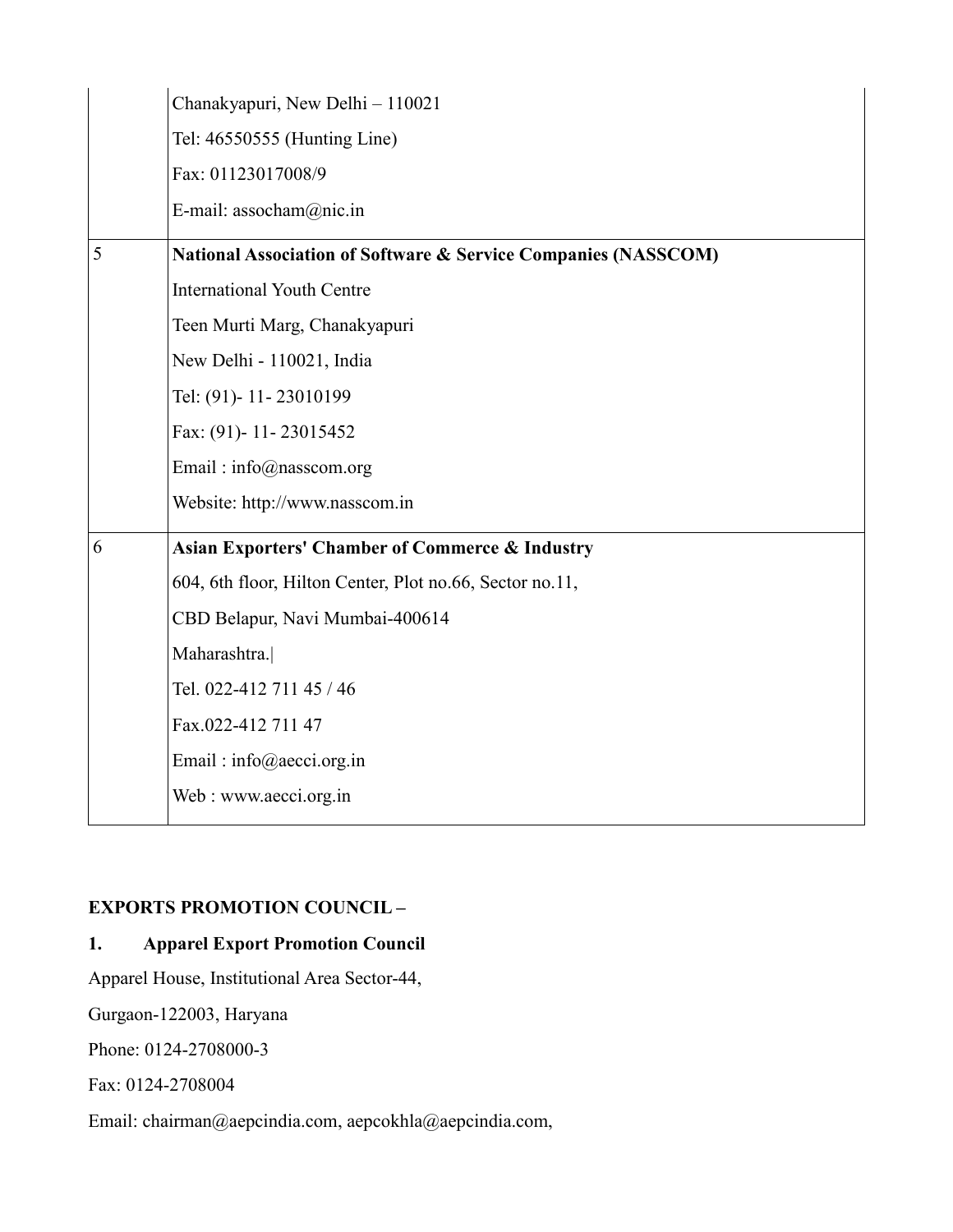hosg@aepcindia.com

### **2. Basic Chemicals, Pharmaceuticals and Cosmetics Export Promotion**

#### **Council (CHEMEXCIL)**

Jhansi Castle, 4th floor,

7-Cooperage Road, Mumbai - 400039

Tel.: (91)22-2021288/2021330/2026549

Fax: (91)22-2026684

### **3 Carpet Export Promotion Council**

Niryat Bhawan, 3rd Floor, Rao Tula Ram Marg,

Opp: R.R. Army Hospital, New Delhi -110057

Tele: 91-11-2615 3466, 91-11-2615 3467

Fax: 91-11-2615 3465

Email: cepc.nd@gmail.com

### **4 Cashew Export Promotion Council**

Cashew Bhavan, Mundakkal, Kollam - 691001, Kerala, India

Tel.: 0474 2742704/2761003

Fax: 0474 2742704

Email: cepc@cashewìndia.org, cchi.kollam@cashewìndìa.org

### **5 Chemicals and Allied Products Export Promotion Council (CAPEXIL)**

"Vanijya Bhavan", International Trade Facilitation Center,

3rd Floor, 1/1 Wood Street, Kolkata-700016

Tel.: (91)-33-22890524/0525

Fax: (91)33-22891724

E-mail: capexil@capexil.in

### **6 Council for Leather Exports**

3rd floor, CMDA Tower-2 Gandhi Irwin Bridge Road,

Egmore, Chennai - 600008

Tel.: (91)44-28594367-71(5 lines)

Fax: (91)44-28594363/64

E-Mail: cle@vsnl.com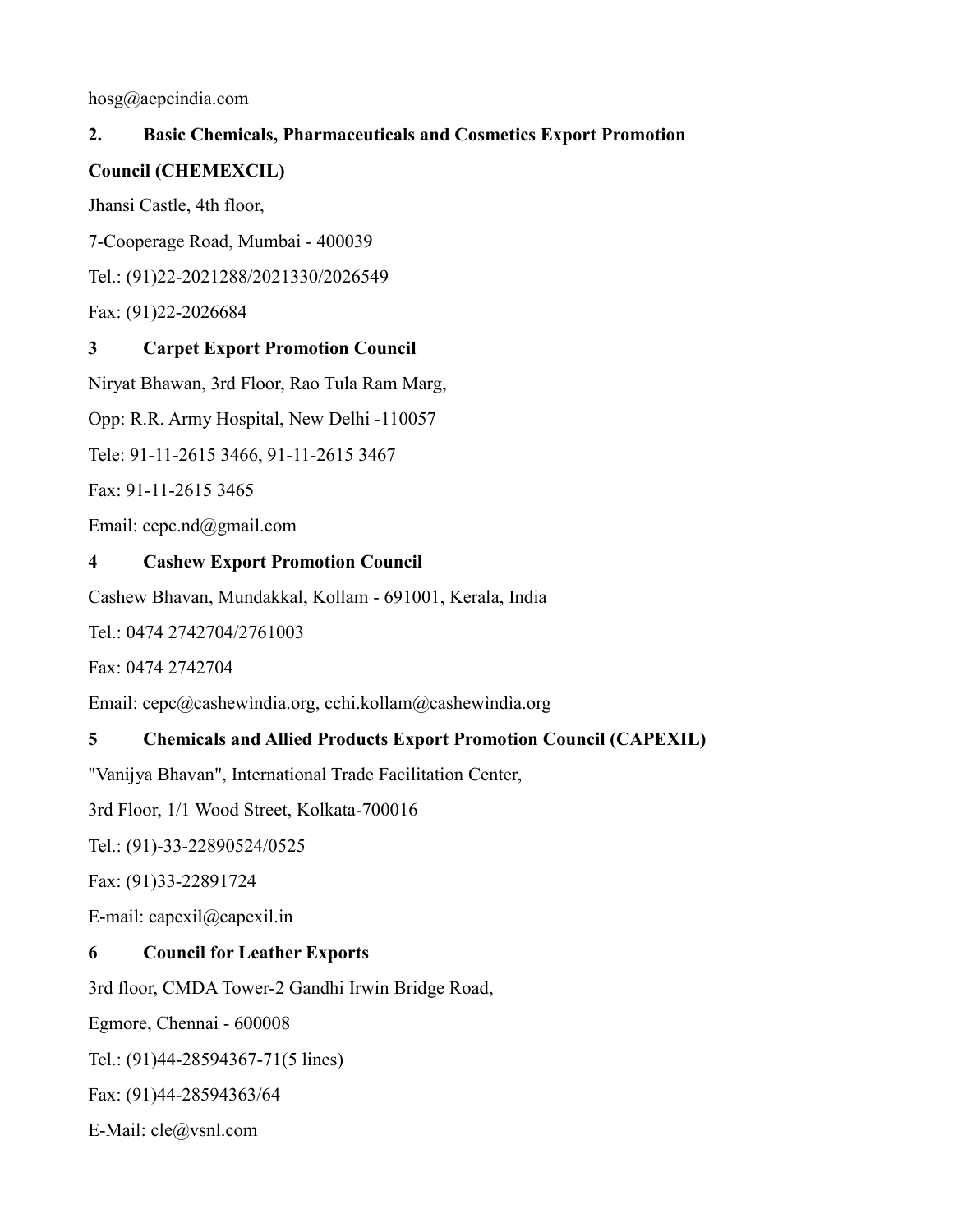### **7 Electronics & Computer Software Export Promotion Council**

3rd Floor, PHD House

Opp. Asia Village

New Delhi 110016

Tel: + 91 11 26965103 26964463 47480000

Fax: +91 11 26853412

Email: info@escindia.com

## **8 Engineering Export Promotion Council, India (EEPC India)**

Vanijya Bhawan, 1st Floor, International Trade Facilitation Centre,

1/1, Wood Street, Kolkata - 700016

Tel.: 91-33-22890651/52

Fax: 91-33-22890654

E-mail: eepcho@eepcindia.net

### **9 Export Promotion Council for EOUs & SEZ Units**

8G, 8th Floor, Hansalaya Bldg.,

15, Barakhamba Road,

New Delhi - 110001

Tel.: (91)11-23329766-69

Fax: (91)11-23329770

E-Mail: epces@epces.in, epcesho@gmail.com

epces@vsnl.net, epcesho@hotmail.com

### **10 Export Promotion Council for Handicrafts**

EPCH House, Pocket 6&7, Sector 'C',

LSC, Vasant Kunj, New Delhi-110070Tel: +91-11+26135256

Fax: +91-11-26135518 & 19

Email: mails@epch.com

### **11 Gem and Jewellery Export Promotion Council**

Office No. AW 1010, Tower A, G Block,

Bharat Diamond Bourse, Next to ICICI Bank,

Bandra-Kurla Complex, Bandra - East,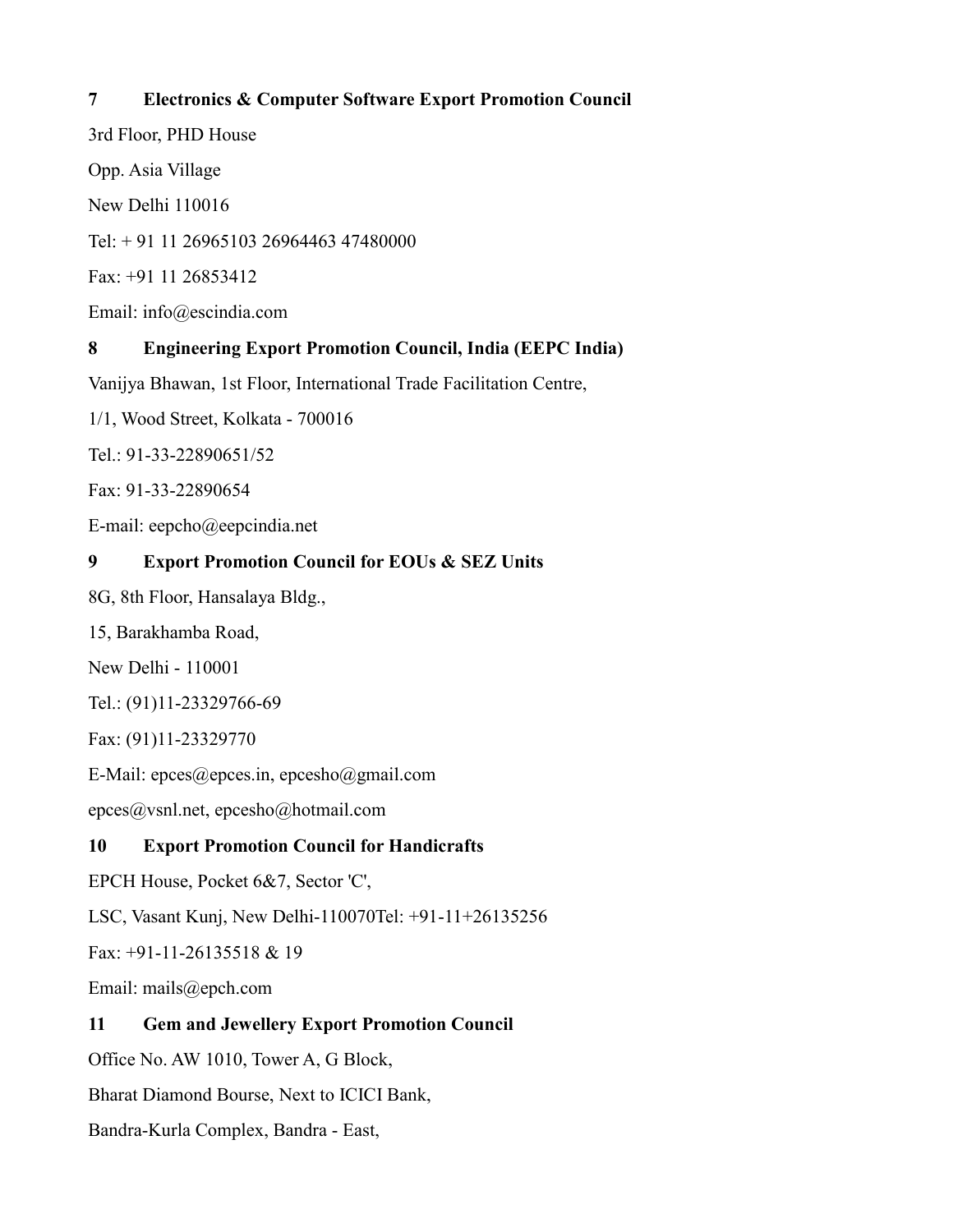Mumbai - 400 051, India Tel: 91-22-26544600 Fax: 91-22-26524764 Email: ho@gjepcindia.com **12 Indian Oil Seeds & Produce Export Promotion Council** 78-79, Baja] Bhavan, Nariman Point, Mumbai- 400 021 Tel.: (91) 22 22023225/22029295 Fax: (91) 22 22029236 Email: info@iopepc.org **13 Jute Products Development & Export Promotion Council** Chatterjee International, 5th Floor, Flat No, 8, 33A, J.N.Road Kolkata, West Bengal, 700071, India Email: jute.jpdepc@hotmail.com Phone: 033 65006816 Fax: 033-22884418 Mobile: 09230616887 (O) **14 Pharmaceutical Export Promotion Council** 101, Aditya Trade Center, Ameerpet, Hyderabad - 500038 Tel: (91)40-23735462/66 Fax: (91)40-23735464 E-Mail: info@pharmexcil.com **15 Powerloom Development & Export Promotion Council** GC-2, Ground Floor, Gundecha Onclave, Kherani Road, Saki Naka, Andheri (East), Mumbai - 400 072 (INDIA) Tel. +91 (22) 67254510 / 67254497 / 67254498 Fax +91 (22) 67254526 Email: [pdexcilmumbai@gmail.com](mailto:pdexcilmumbai@gmail.com)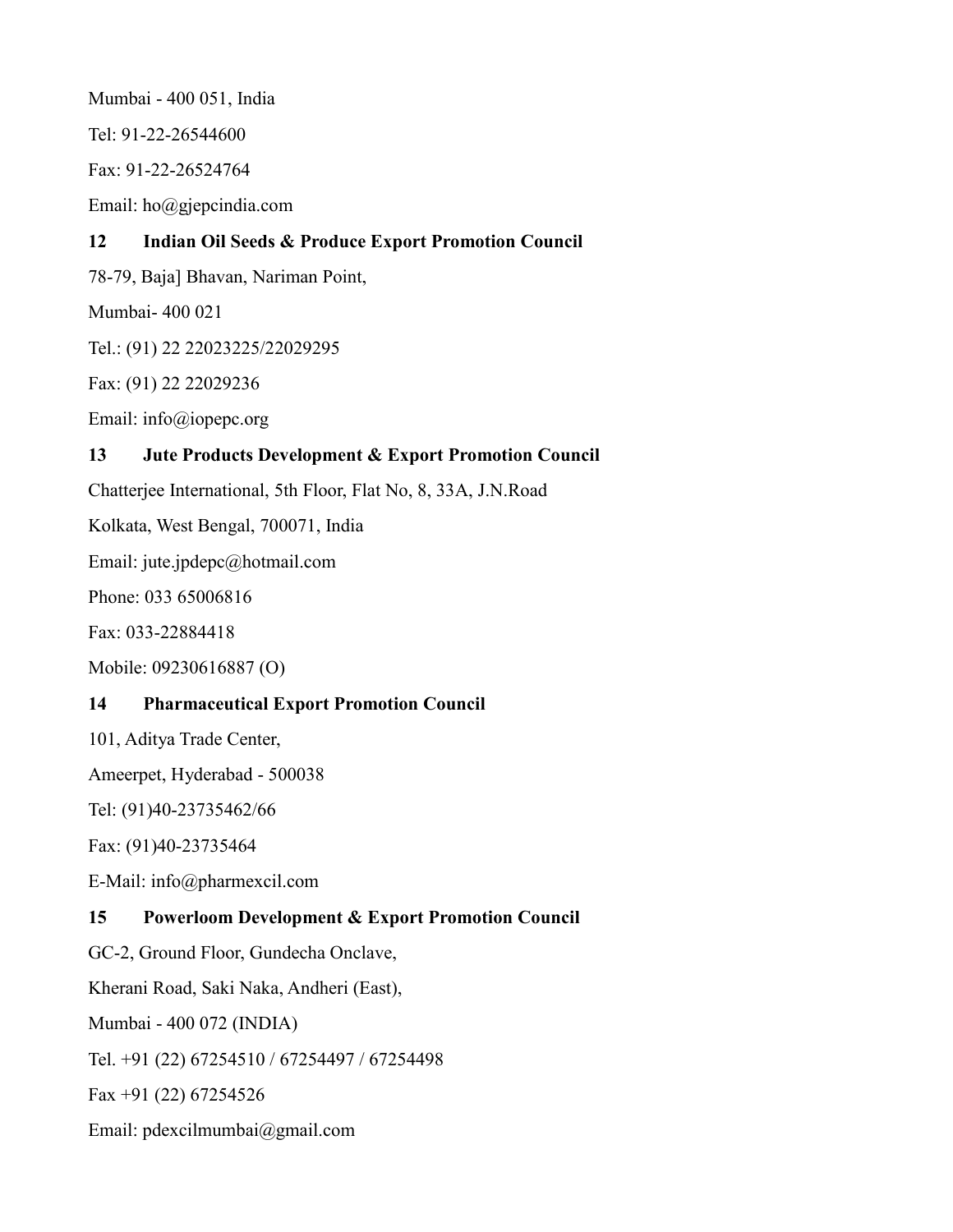### **16 Project Exports Promotion Council of India (PEPC)**

1112, Arunachal Building (11th Floor)

19, Barakhamba Road

New Delhi - 110001

TEL.: 91-11-41514673, 41514284

E-Mail: info@projectexports.com

### **17 Services Export Promotion Council**

509-518, 5th Floor, APPAREL House, Sector-44,

Institutional Area, Gurgaon-122003

Tel.: (91)124-2587666 to 68

Fax: (91)124-2587666

E-Mail: services.epc@gmail.com

### **18 Shellac Export Promotion Council**

"Vanijya Bhawan" International Trade Facilitation Centre,

1/1 Wood Street, 2nd Floor, Kolkata - 700016

Tel.: (91)33-22834417, 22834697, 22834698

Fax: (91)33-22834699

### **19 Sports Goods Export Promotion Council**

1-E/6, Swami Ram Tirth Nagar,

Jhandewalan Extn. New Delhi - 100055

Tel.: (91)11-23525695-23516183

Fax: (91)11-23632147

E-Mail: sgepc@vsnl.com

### **20 The Cotton Textiles Export Promotion Council of India**

Engineering Centre, 5th Floor

9 Mathew Road, Mumbai 400004

Telephone: (022) 2363 2910 to 13

Fax: (022) 2363 2914

Email: info@texprocil.org

### **21 The Handloom Export Promotion Council**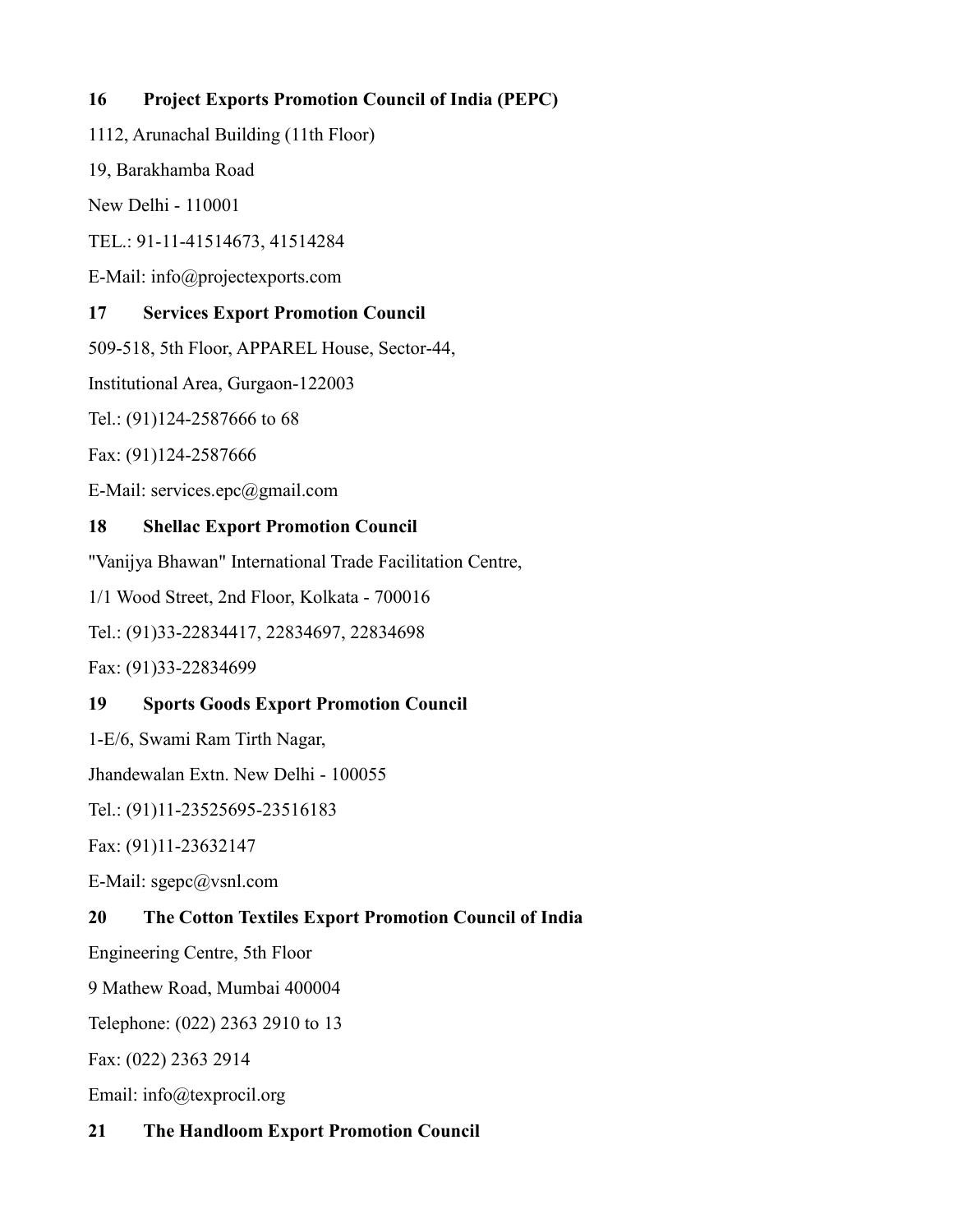34, Cathedral Garden Road,

Nungambakkam, Chennai –600034.

Tel: +91 44 28278879 / 6043

Fax: +91 44 28271761

E-Mail: [hepc@hepcindia.com](mailto:hepc@hepcindia.com)

#### **22 The Indian Silk Export Promotion Council**

B-1, Extn/A-39,

Mohan Cooperative industrial Estate,

Mathura Road, New Delhi-110044

Email: isepc@theindiansilkexportpromotioncouncil.com

Telefax: 011-40571366

### **23 The Plastics Export Promotion Council**

Crystal Tower, Gundivali Road No. 3, Opp Sir M.V.Road,

Andheri (East), Mumbai-400 069

Tel.: (91)22-26833951/52

Fax: (91)22-26833953/4057

E-Mail: ed@plexconcil.org, plexconcil@vsnl.com

Web: www.plexconcil.org

### **24 The Synthetic & Rayon Textiles Export Promotion Council**

Resham Bhavan, 78,

Veer Nariman Road,

Mumbai-400020

Phone: (+91-22) 22048797, 22048690

Fax: (+91-22) 2204 8358 / 2281 0091

Email: srtepc@vsnl.com; srtepc@srtepc.org

### **25 Wool & Woollens Export Promotion Council**

Flat No. 614, Indra Prakash Building,

21, Barakhamba Road, New Delhi -110001

Tel: 011-23315512, 23315205

Fax: 011-23730182